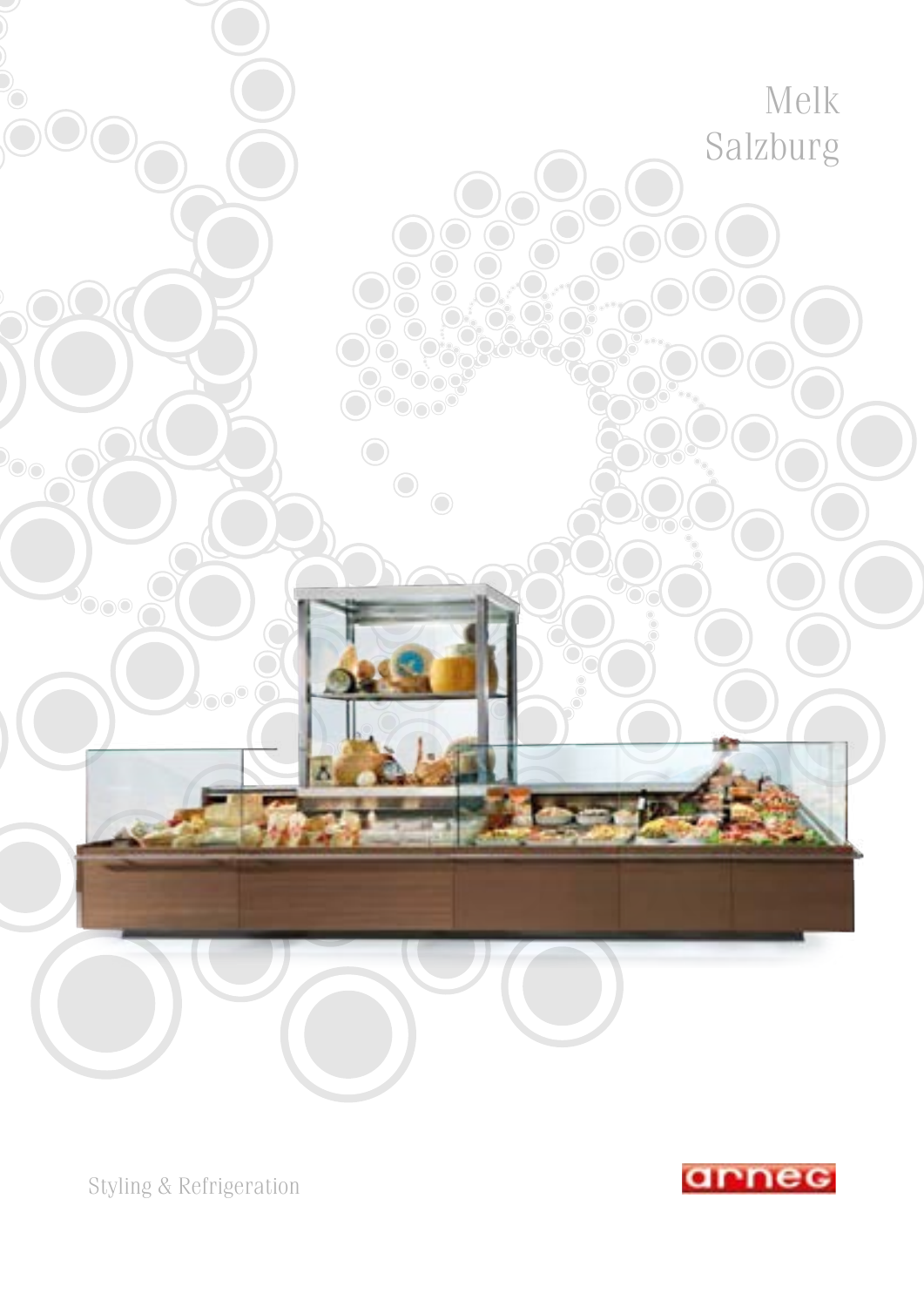#### Salzburg

Salzburg e Melk appartengono alla famiglia di vetrine Arneg con forte identità innovativa in termini di funzionalità ed eleganza. Le nuove vetrine con vetri dritti sono state ideate e sviluppate per dare una valida risposta alle richieste di aggiornamento nello stile e di design.

Salzburg and Melk belong to the family of innovative showcases of Arneg with a strong identity in terms of functionality and elegance. The new serve-over counters with straight glass are designed and developed to provide a valid response to requests for updated styling and design.

Salzburg und Melk gehören zu der Familie von innovativen Vitrinen Arneg mit einer starken Identität in Bezug auf Funktionalität und Eleganz. Die neue Vitrinen mit geraden Gläser sind so konzipiert und entwickelt, um eine gültige Antwort auf Anfragen nach aktualisierten Styling und Design bieten.

#### Styling & Refrigeration

### Smartly designed to serve



Salzburg et Melk appartiennent à la famille de vitrines innovantes Arneg avec une identité forte en termes de fonctionnalité et d'élégance.ù Les nouvelles vitrines avec verres droites sont conçus et développés pour fournir une réponse valable aux demandes de mise à jour de style et de design.

Salzburg y Melk pertenecen a la familia de vitrinas innovadores de Arneg con fuerte identidad en términos de funcionalidad y elegancia. Las nuevas vetrinas con gafas rectas han sido diseñados y desarrollados para proporcionar una respuesta válida a las solicitudes de estilo y diseño actualizado.

Salzburg и Melk принадлежат к новому семейству витрин ARNEG и выделяются инновационными характеристиками с точки зрения функциональности и элегантности. Новые витрины с вертикальными стеклами разработаны и созданы в ответ на современные требования к обновлению стиля и дизайна.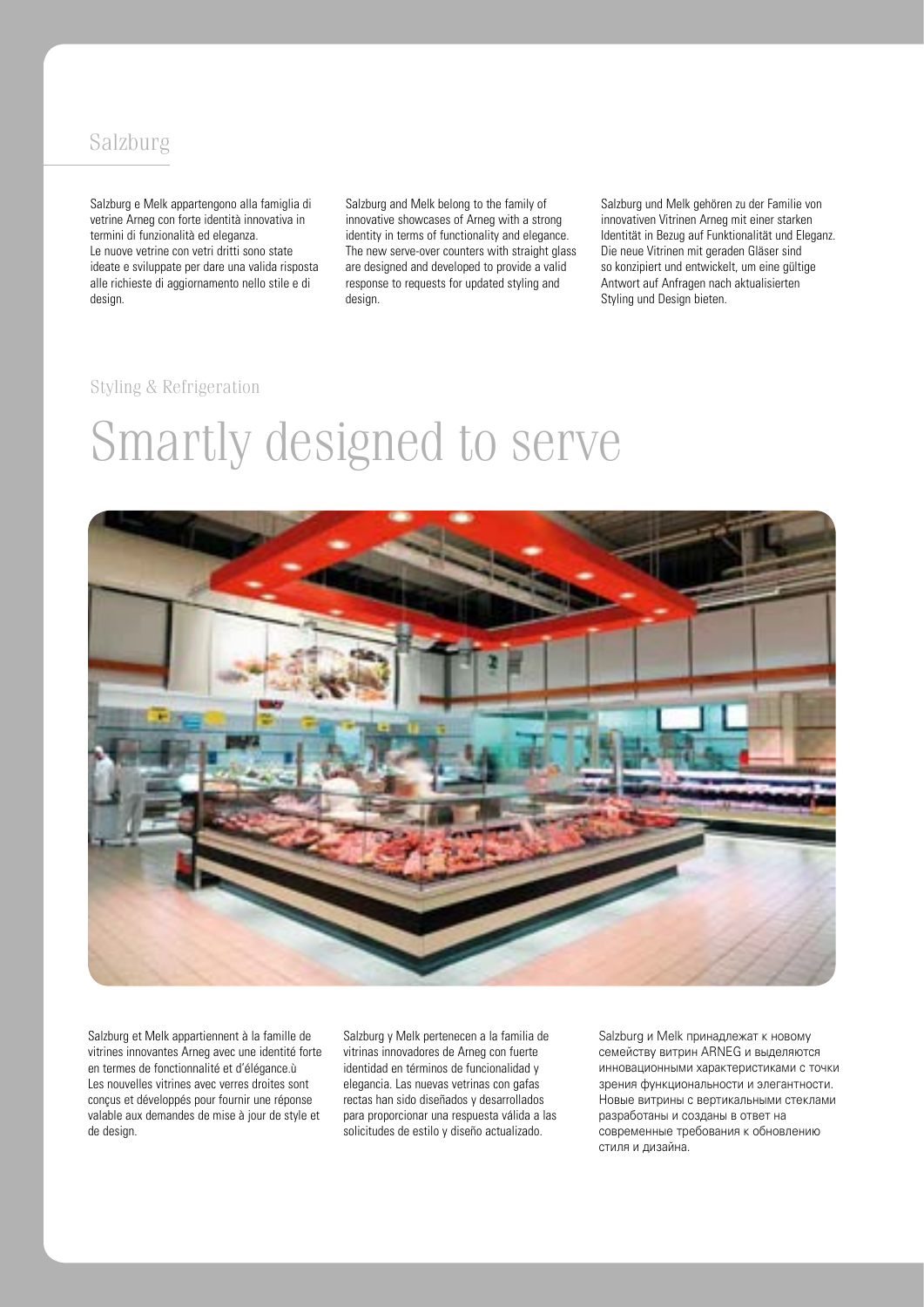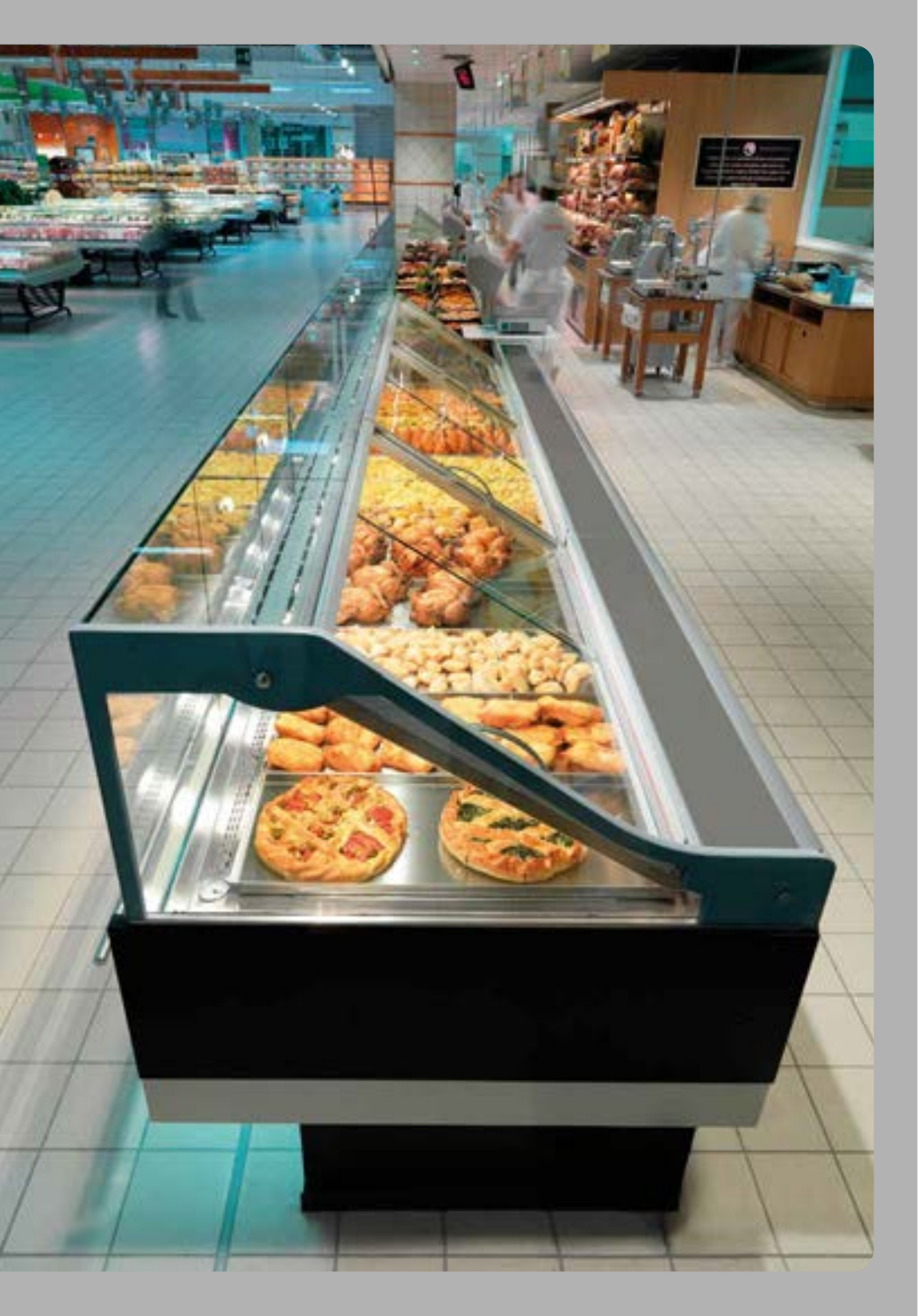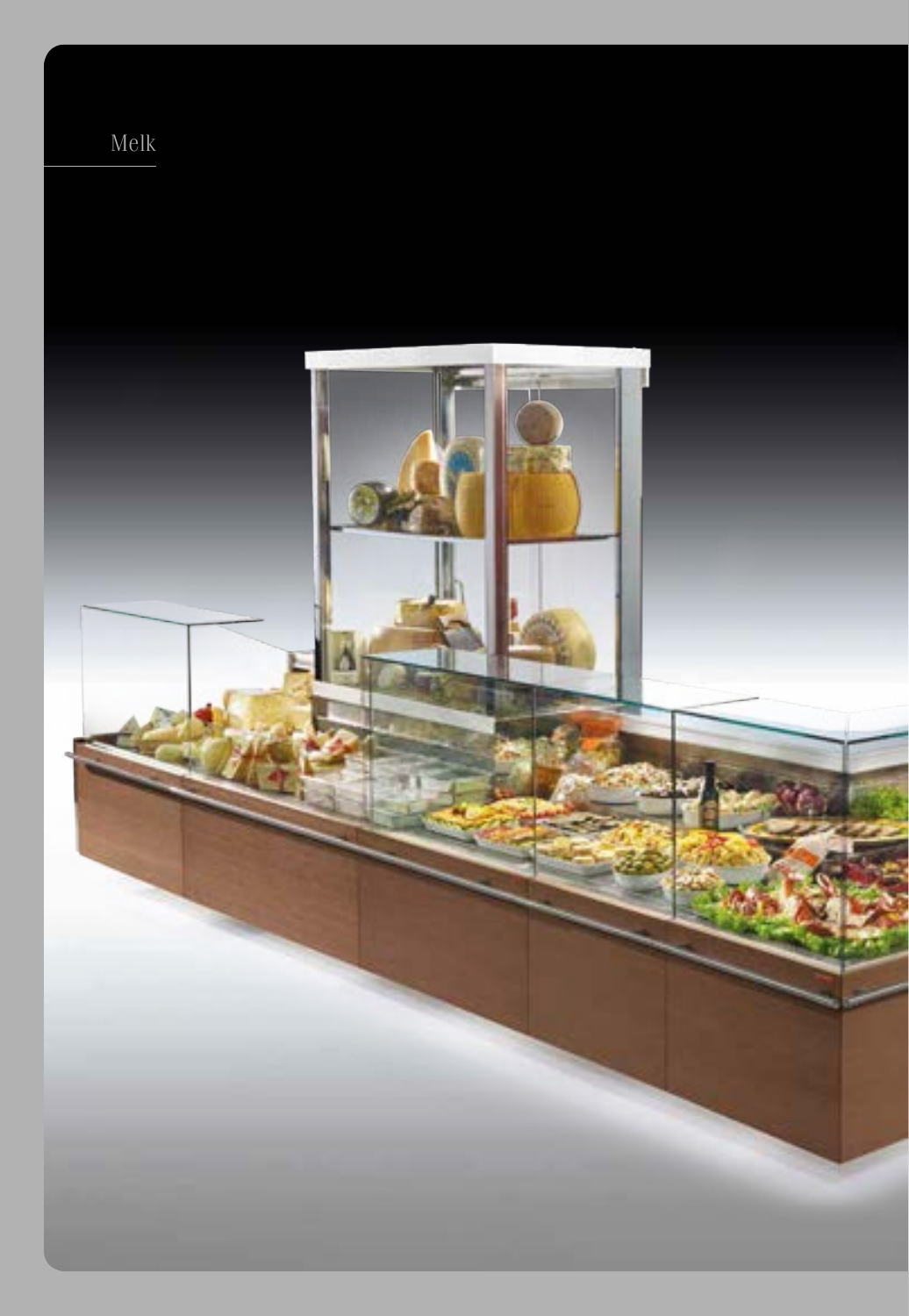Styling & Refrigeration

# Harmony of simple shapes

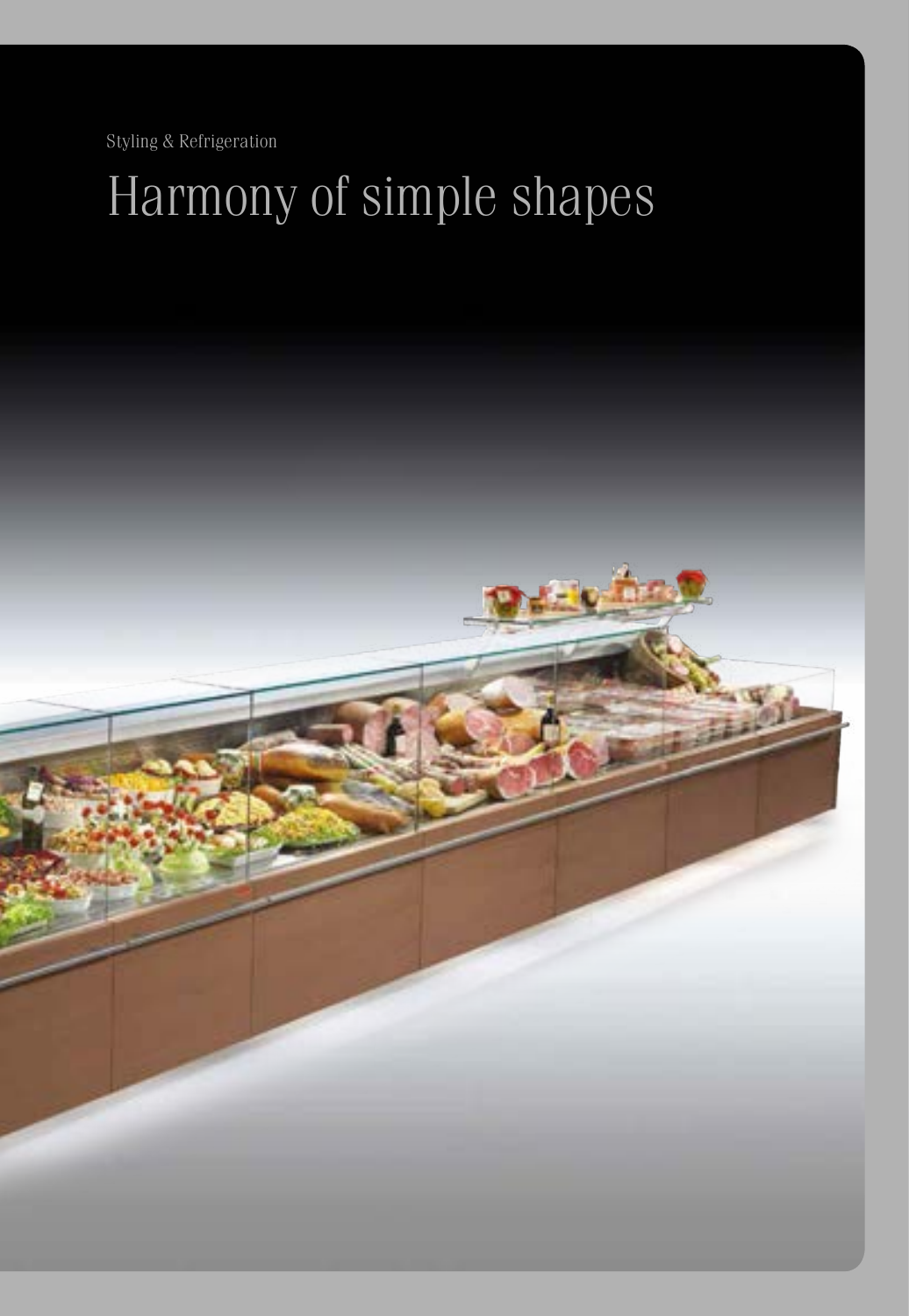

Styling & Refrigeration

## When Transparency meets Design

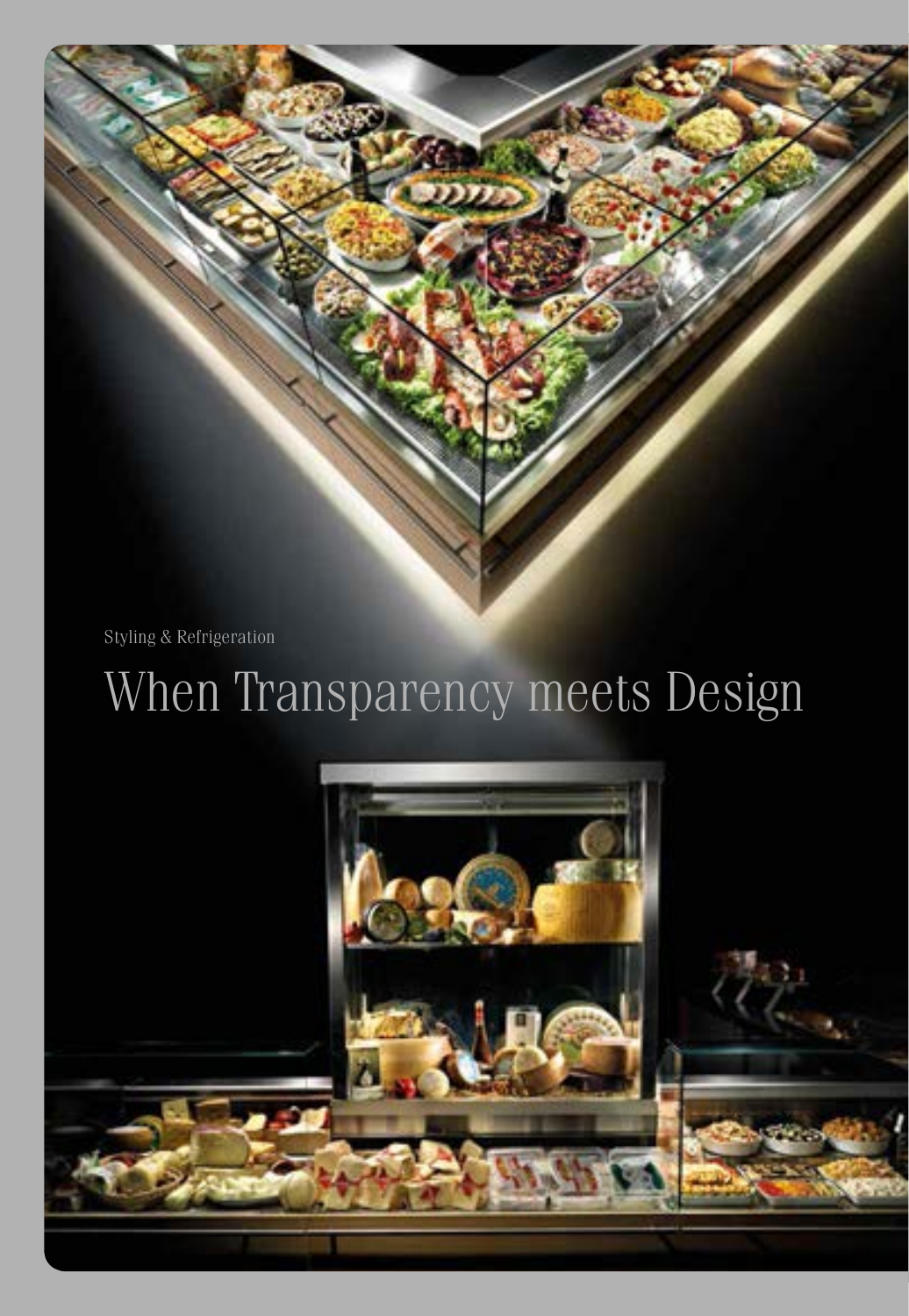



Le molteplici possibilità di personalizzazione, non solo di carattere estetico, garantiscono abbinamenti e soluzioni che rispondono pienamente alle necessità del moderno merchandising nel settore della vendita al dettaglio. La perfetta visibilità dei prodotti esposti, è data dalla particolare struttura dei vetri priva di sostegni metallici che offre al cliente la condizione ideale per effettuare il proprio acquisto.

L'inserimento di moduli Salzburg o Melk in layout di medie e grandi aree di vendita, permette di creare una gradevole ambientazione favorendo la fidelizzazione del cliente.

The several possibilities for customization, beside the aesthetics, are able to provide combinations and solutions that fully meet the needs of modern merchandising in the retail sector. The perfect visibility of products on display, is achieved by the new design of the glass without uprights that provides your customers with the ideal visual environment and product enhancement.

Using Melk or Salzburg modules in layouts of medium and large sale areas, creates a pleasant atmosphere fostering customer loyalty.

Die vielfältigen Möglichkeiten, die individuell gestaltet, nicht nur ästhetische, Kombinationen und bieten Lösungen, die optimal auf die Erfordernisse des modernen Merchandising im Einzelhandel. Die perfekte Sichtbarkeit der Produkte auf dem Display, wird durch die spezielle Struktur des Glases ohne metallischen Träger, die den Kunden bietet die ideale Voraussetzung für Ihren Kauf gegeben.

Die Aufnahme von Modulen in Melk Salzburg oder das Layout von mittleren und großen Bereichen Vertrieb, können Sie eine angenehme Atmosphäre durch die Förderung der Kundenbindung zu schaffen.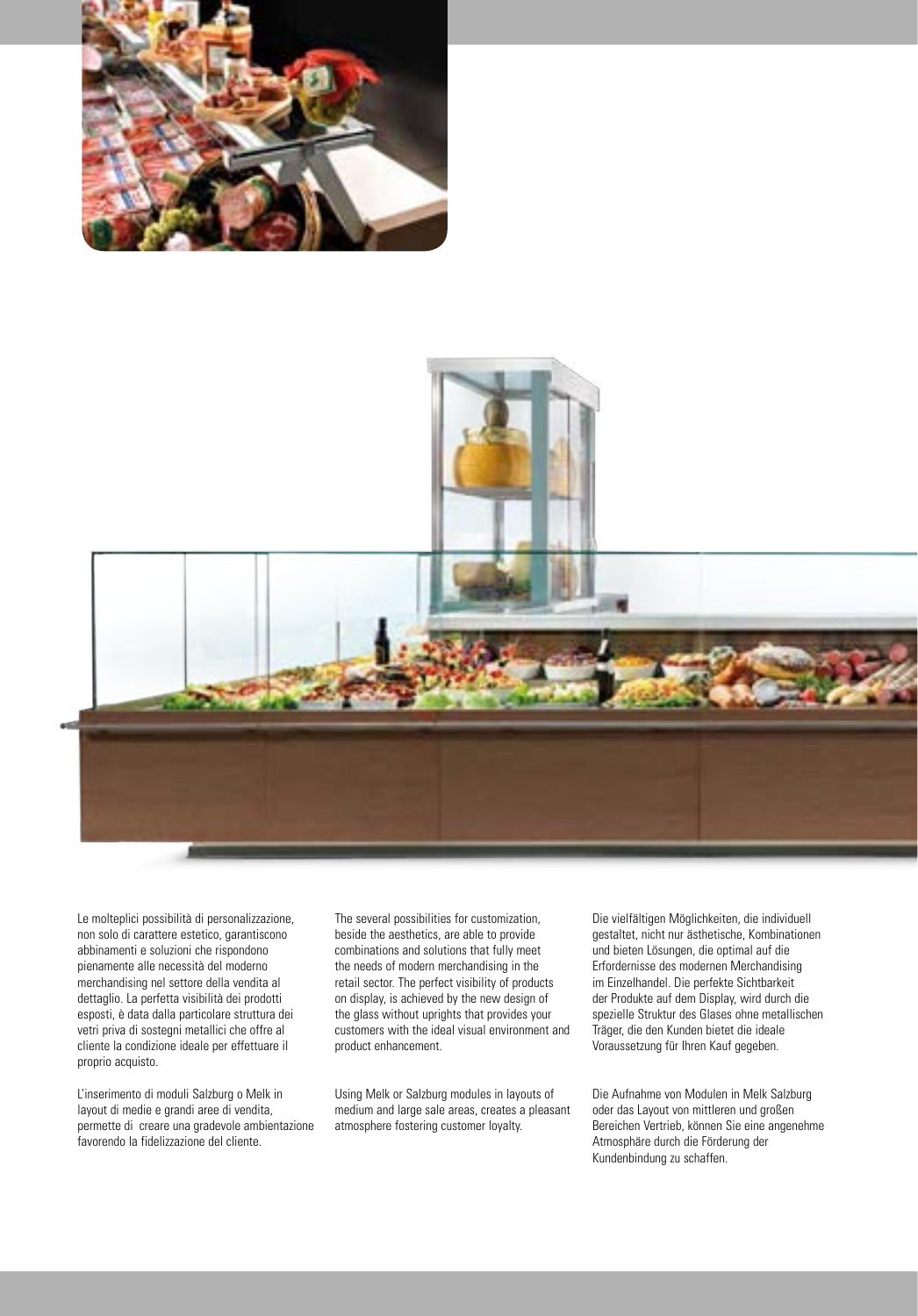



Les multiples possibilités de personnalisation, non seulement esthétiques, des combinaisons et de fournir des solutions qui répondent parfaitement aux besoins de Merchandising moderne dans le secteur de la distribution. Le parfait visibilité des produits exposés, est donnée par la structure particulière du verre sans supports métalliques qui offre aux clients la condition idéale pour faire ses achats.

L'inclusion de modules Melk ou Salzburg dans supermarchés avec des zones moyennes et grandes de ventes, peut créer un environnement agréable, en encourageant la fidélité des clients.

Las múltiples posibilidades de personalización, no sólo estéticas, ofrecen combinaciones y soluciones que satisfagan plenamente las necesidades de el moderno Merchandising en el sector minorista. La perfecta visibilidad de los productos en exhibición, está dada por la particular estructura del vidrio sin montantes que ofrece a los clientes la condición ideal para hacer sus compras.

La inclusión de módulos Salzburg y Melk en los layouts de supermercados medianos y grandes, puede crear un ambiente agradable mediante el fomento de la lealtad del cliente.

Большое количество вариантов персонификации, причем не только с эстетической точки зрения, позволяет применять комбинации и решения полностью отвечающие потребностям современного мерчендайзинга в розничной торговле. Идеальный обзор продуктов обеспечивается за счет использования стекла без металлических стоек, что создает исключительные условия для приобретения продукции покупателями.

Использование витрин Salzburg и Melk на торговых объектах средней и малой площади позволяет создать приятную обстановку и существенно увеличивает лояльность покупателей.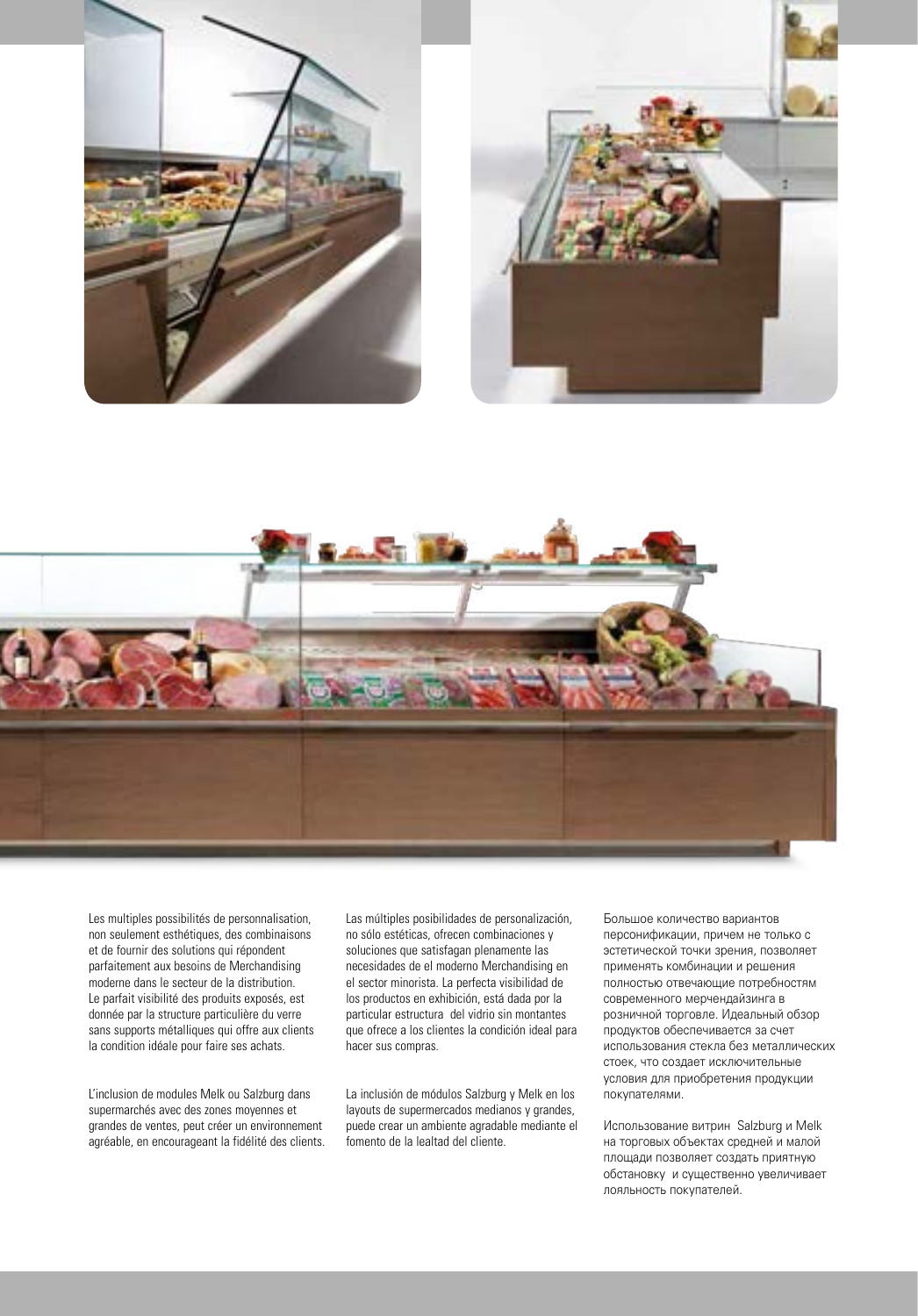

Piano inox scorrevole. Stainless steel sliding top shelf. Plan d'appui inox coulissant. Verschiebbare Edelstahlarbeitsplatte. Plano corredizo en inox. Полочка сдвижная из нерж. стали.



Porta-bilancia. Scale-holder. Porte-balance. Waageträger. Portabalanza. Подставка под весы.



Porta-carte. Paper-holder. Porte-papier. Papierträger. Portapapeles. Держатель для бумаги.



Vassoi inox a 2 gradini. 2-step stainless steel base trays. Plateaux inox 2 gradins. 2-Stufige Auslage Inox. Bandejas inox 2 niveles. Поддоны из нерж. стали 2-х ступенчатые.



Tagliere polietilene. Polythene cutting board. Planche decoupe polythene. Schneidbrett polyäthylen. Tajo de polietileno. Доска для резки пластиковая.



Porta-affettatrice. Slicer platform. Porte machine à trancher. Schneidmaschinentisch. Portacortadora. Подставка под слайсер.



Porta-coltelli. Knife-holder. Porte-couteaux. Messerträger. Porta cuchillos. Емкость для ножей.



Vassoi inox a 3 gradini. 3-step stainless steel base trays. Plateaux inox 3 gradins. 3-Stufige Auslage Inox. Bandejas inox 3 niveles. Поддоны из нерж. стали 3-х ступенчатые.



Tagliere in polietilene scorrevole. Sliding polyethylene cutting board. Schiebeschneidbrett aus Polyäthylen. Planche de coupe en polyéthylène coulissante. Tajadera de polietileno deslizable. Доска разделочная пластиковая сдвижная.



Griglia pane. Wood grid shelf for bred. Grille en bois pour pain. Holzgitter für Brot. Rejilla para pan. Решетка на поддон для хлеба.



Gancio porta-sacchetti. Bag-hook. Crochet porte sachets. Tütenhaken. Gancho portabolsas. Держатель для пакетов.

Melk

Salzburg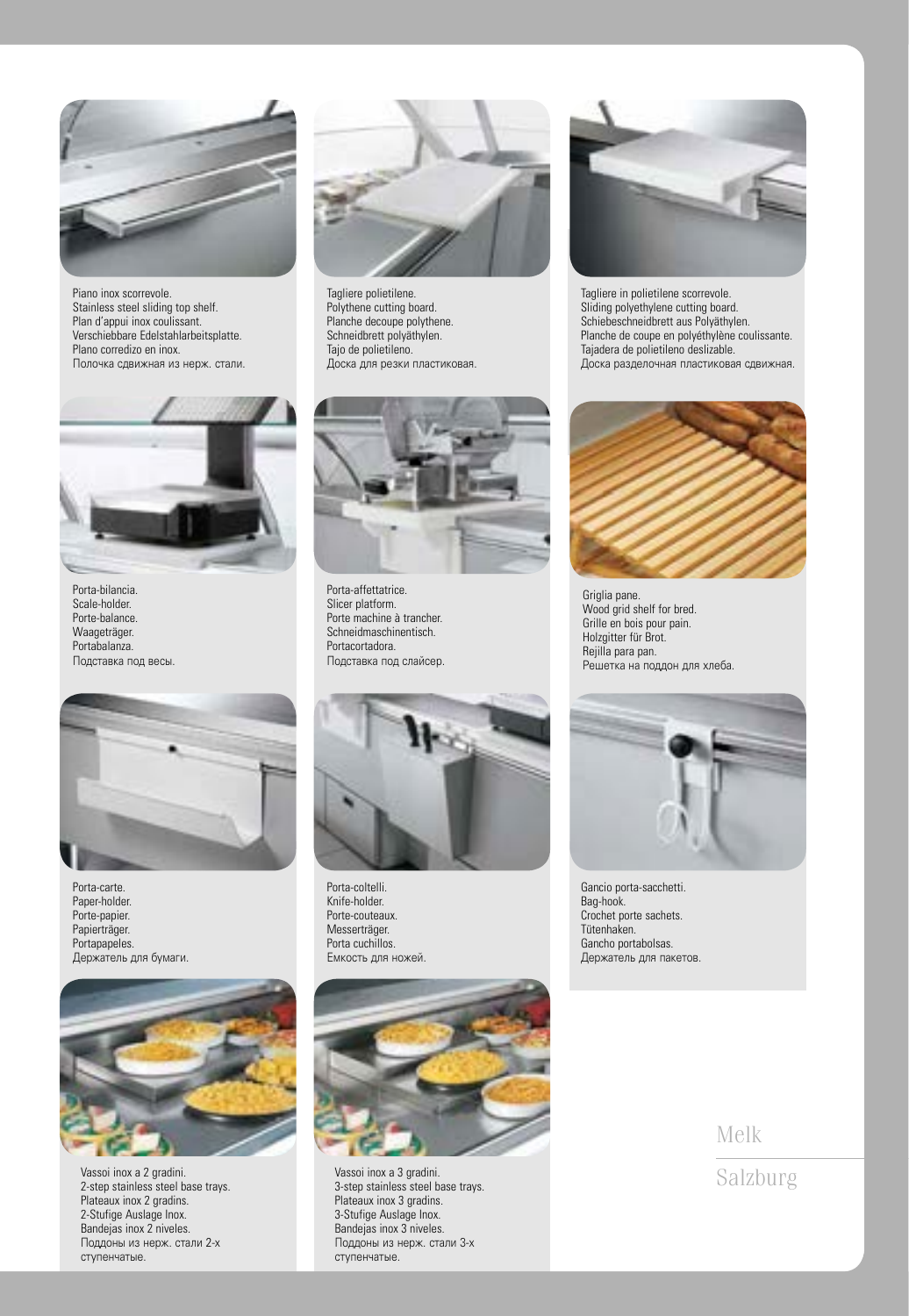| <b>Melk</b> |    | Lunghezza senza spalle<br>Length without ends<br>Länge ohne Seiten<br>Longeur sans joues<br>Longitud sin laterales<br>Длина без боковин | Temperatura di esercizio<br>Working temperature<br>Betriebstemperatur<br>Temp. de fonctionnement<br>Temperatura de trabajo<br>Рабочая температура | Superficie di esposizione orizzontale<br>Horizontal display surface<br>Gesamte Ausstellefläche<br>Surface d'exposition horizontale<br>Superficie de exposición de apoyo<br>Горизонтальная площадь экспозиции | Capacità utile<br>Net volume<br>Nutzleistung<br>Capacité utile<br>Capacidad útil<br>Полезный объём |
|-------------|----|-----------------------------------------------------------------------------------------------------------------------------------------|---------------------------------------------------------------------------------------------------------------------------------------------------|--------------------------------------------------------------------------------------------------------------------------------------------------------------------------------------------------------------|----------------------------------------------------------------------------------------------------|
|             |    | mm                                                                                                                                      | $\overline{c}$                                                                                                                                    | m <sup>2</sup>                                                                                                                                                                                               | dm <sup>3</sup>                                                                                    |
| <b>SELF</b> | 90 | 625                                                                                                                                     | $0^{\circ}$ C/+2 $^{\circ}$ C<br>+2 $^{\circ}$ C/+4 $^{\circ}$ C                                                                                  | 0,56                                                                                                                                                                                                         | 84                                                                                                 |
|             |    | 935                                                                                                                                     |                                                                                                                                                   | 0,84                                                                                                                                                                                                         | 126                                                                                                |
|             |    | 1250                                                                                                                                    |                                                                                                                                                   | 1,125                                                                                                                                                                                                        | 169                                                                                                |
|             |    | 1562                                                                                                                                    |                                                                                                                                                   | 1,40                                                                                                                                                                                                         | 212                                                                                                |
|             |    | 1875                                                                                                                                    |                                                                                                                                                   | 1,68                                                                                                                                                                                                         | 253                                                                                                |
|             |    | 2500                                                                                                                                    |                                                                                                                                                   | 2,25                                                                                                                                                                                                         | 337                                                                                                |
|             |    | 2812                                                                                                                                    |                                                                                                                                                   | 2,53                                                                                                                                                                                                         | 379                                                                                                |
|             |    | 3125                                                                                                                                    |                                                                                                                                                   | 2,82                                                                                                                                                                                                         | 422                                                                                                |
|             |    | 3750                                                                                                                                    |                                                                                                                                                   | 3,38                                                                                                                                                                                                         | 506                                                                                                |
|             |    | AS9                                                                                                                                     |                                                                                                                                                   | 1,24                                                                                                                                                                                                         | 240                                                                                                |
|             |    | 625                                                                                                                                     |                                                                                                                                                   | 0,56                                                                                                                                                                                                         | 84                                                                                                 |
|             |    | 935                                                                                                                                     |                                                                                                                                                   | 0,84                                                                                                                                                                                                         | 126                                                                                                |
|             |    | 1250                                                                                                                                    |                                                                                                                                                   | 1,125                                                                                                                                                                                                        | 169                                                                                                |
|             |    | 1562                                                                                                                                    |                                                                                                                                                   | 1,40                                                                                                                                                                                                         | 212                                                                                                |
|             |    | 1875                                                                                                                                    |                                                                                                                                                   | 1,68                                                                                                                                                                                                         | 253                                                                                                |
| VDB         |    | 2500                                                                                                                                    |                                                                                                                                                   | 2,25                                                                                                                                                                                                         | 337                                                                                                |
|             |    | 2812                                                                                                                                    |                                                                                                                                                   | 2,53                                                                                                                                                                                                         | 379                                                                                                |
|             |    | 3125                                                                                                                                    |                                                                                                                                                   | 2,82                                                                                                                                                                                                         | 422                                                                                                |
|             |    | 3750                                                                                                                                    |                                                                                                                                                   | 3,38                                                                                                                                                                                                         | 506                                                                                                |
|             |    | AS9                                                                                                                                     |                                                                                                                                                   | 1,24                                                                                                                                                                                                         | 240                                                                                                |
| <b>TCBM</b> |    | 937                                                                                                                                     | $+65^{\circ}$ C                                                                                                                                   | 0,82                                                                                                                                                                                                         | 79                                                                                                 |
| <b>TCPW</b> |    | 1250                                                                                                                                    |                                                                                                                                                   | 1,10                                                                                                                                                                                                         | 105                                                                                                |
|             |    | 1250                                                                                                                                    | $0^{\circ}$ C/+2 $^{\circ}$ C<br>+2 $^{\circ}$ C/+4 $^{\circ}$ C                                                                                  | 1,62                                                                                                                                                                                                         | 430                                                                                                |
|             |    | 1875                                                                                                                                    |                                                                                                                                                   | 2,44                                                                                                                                                                                                         | 654                                                                                                |
| H114        |    | 2500                                                                                                                                    |                                                                                                                                                   | 3,25                                                                                                                                                                                                         | 860                                                                                                |
|             |    | 3750                                                                                                                                    |                                                                                                                                                   | 4,88                                                                                                                                                                                                         | 1290                                                                                               |
| H125        |    | 1875                                                                                                                                    |                                                                                                                                                   | 2,44                                                                                                                                                                                                         | 707                                                                                                |
|             |    | 2500                                                                                                                                    |                                                                                                                                                   | 3,25                                                                                                                                                                                                         | 942                                                                                                |
|             |    | 3750                                                                                                                                    |                                                                                                                                                   | 4,88                                                                                                                                                                                                         | 1414                                                                                               |
| <b>ATB</b>  |    | 1250                                                                                                                                    | +2°C/+4°C                                                                                                                                         | 1,04                                                                                                                                                                                                         | 665                                                                                                |

Classe climatica ambientale - Environmental climatic class - Classe climatique - Raumklimaklasse - Clase climática ambiental - Климатический класс оборудования: 3 +25 °C 60% U.R. - EN-ISO 23953 - 1/2

















ANGOLI - CORNERS

 $-$ 



--------------------------

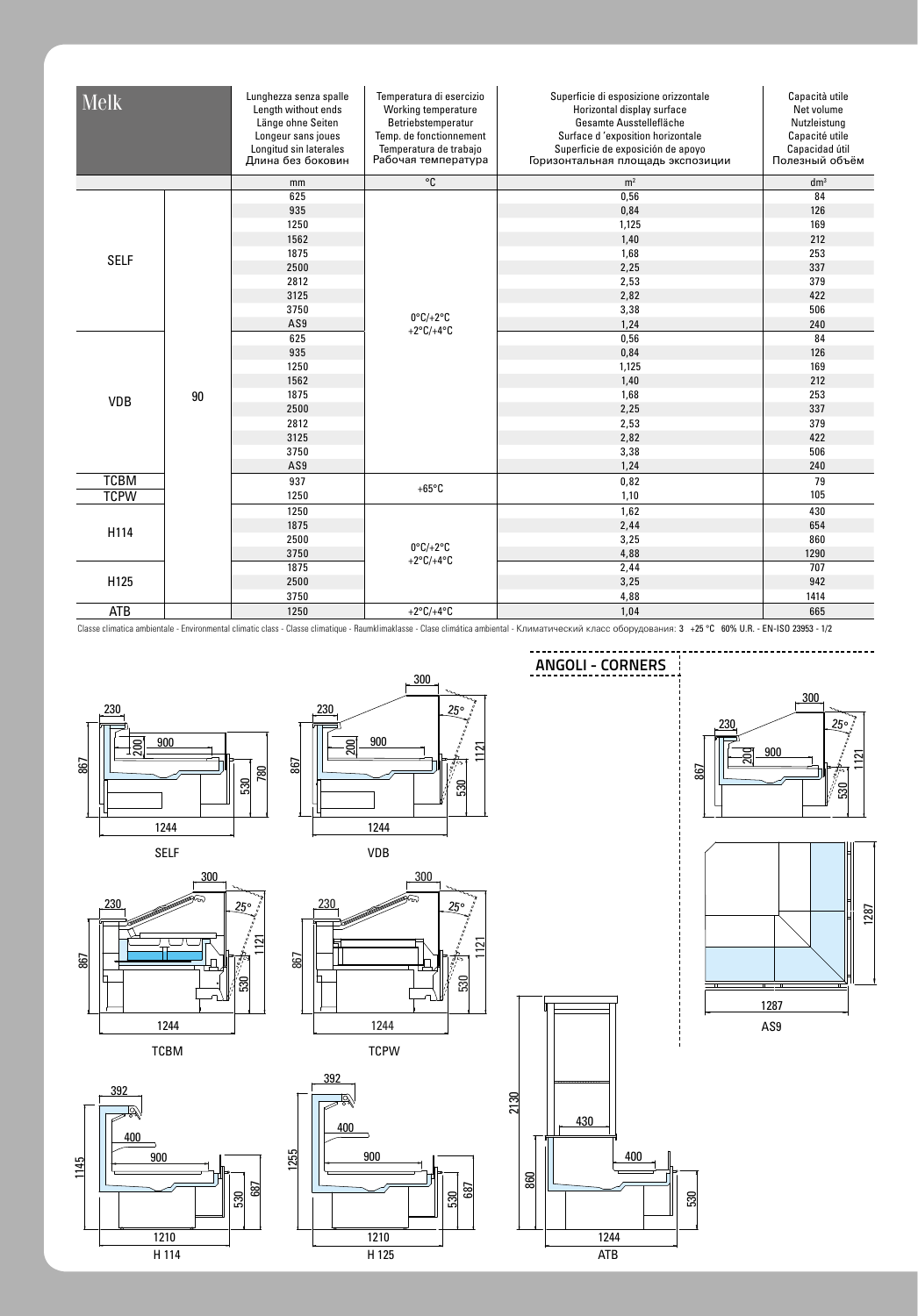| Salzburg                   |    | Lunghezza senza spalle<br>Length without ends<br>Länge ohne Seiten<br>Longeur sans joues<br>Longitud sin laterales<br>Длина без боковин | Temperatura di esercizio<br>Working temperature<br>Betriebstemperatur<br>Temp. de fonctionnement<br>Temperatura de trabajo<br>Рабочая температура | Superficie di esposizione orizzontale<br>Horizontal display surface<br>Gesamte Ausstellefläche<br>Surface d'exposition horizontale<br>Superficie de exposición de apoyo<br>Горизонтальная площадь экспозиции | Capacità utile<br>Net volume<br>Nutzleistung<br>Capacité utile<br>Capacidad útil<br>Полезный объём |
|----------------------------|----|-----------------------------------------------------------------------------------------------------------------------------------------|---------------------------------------------------------------------------------------------------------------------------------------------------|--------------------------------------------------------------------------------------------------------------------------------------------------------------------------------------------------------------|----------------------------------------------------------------------------------------------------|
|                            |    | mm                                                                                                                                      | °€                                                                                                                                                | m <sup>2</sup>                                                                                                                                                                                               | dm <sup>3</sup>                                                                                    |
| <b>SELF</b>                | 80 | 935                                                                                                                                     | $0^{\circ}$ C/+2 $^{\circ}$ C<br>$+2^{\circ}C/+4^{\circ}C$                                                                                        | 0,75                                                                                                                                                                                                         | 75                                                                                                 |
|                            |    | 1250                                                                                                                                    |                                                                                                                                                   | 1,0                                                                                                                                                                                                          | 100                                                                                                |
|                            |    | 1875                                                                                                                                    |                                                                                                                                                   | 1,5                                                                                                                                                                                                          | 150                                                                                                |
|                            |    | 2500                                                                                                                                    |                                                                                                                                                   | 2,0                                                                                                                                                                                                          | 200                                                                                                |
|                            |    | 3125                                                                                                                                    |                                                                                                                                                   | 2,5                                                                                                                                                                                                          | 250                                                                                                |
|                            |    | 3750                                                                                                                                    |                                                                                                                                                   | 3,0                                                                                                                                                                                                          | 300                                                                                                |
|                            |    | AS9                                                                                                                                     |                                                                                                                                                   | 1,2                                                                                                                                                                                                          | 106                                                                                                |
| <b>VDB</b>                 | 80 | 935                                                                                                                                     |                                                                                                                                                   | 0,75                                                                                                                                                                                                         | 75                                                                                                 |
|                            |    | 1250                                                                                                                                    |                                                                                                                                                   | 1,0                                                                                                                                                                                                          | 100                                                                                                |
|                            |    | 1875                                                                                                                                    |                                                                                                                                                   | 1,5                                                                                                                                                                                                          | 150                                                                                                |
|                            |    | 2500                                                                                                                                    |                                                                                                                                                   | 2,0                                                                                                                                                                                                          | 200                                                                                                |
|                            |    | 3125                                                                                                                                    |                                                                                                                                                   | 2,5                                                                                                                                                                                                          | 250                                                                                                |
|                            |    | 3750                                                                                                                                    |                                                                                                                                                   | 3,0                                                                                                                                                                                                          | 300                                                                                                |
|                            |    | AS9                                                                                                                                     |                                                                                                                                                   | 1,2                                                                                                                                                                                                          | 106                                                                                                |
| <b>TCBM</b><br><b>TCPW</b> | 80 | 1250                                                                                                                                    | $+65^{\circ}$ C                                                                                                                                   | 1,0                                                                                                                                                                                                          | 105                                                                                                |

Classe climatica ambientale - Environmental climatic class - Classe climatique - Raumklimaklasse - Clase climática ambiental - Климатический класс оборудования: 3 +25 °C 60% U.R. - EN-ISO 23953 - 1/2







L'ARNEG, la cui politica è quella di un continuo perfezionamento, si riserva il diritto di cambiare in qualsiasi momento i dettagli tecnici senza preavviso. • Due to technical progress, ARNEG reserves the right to change